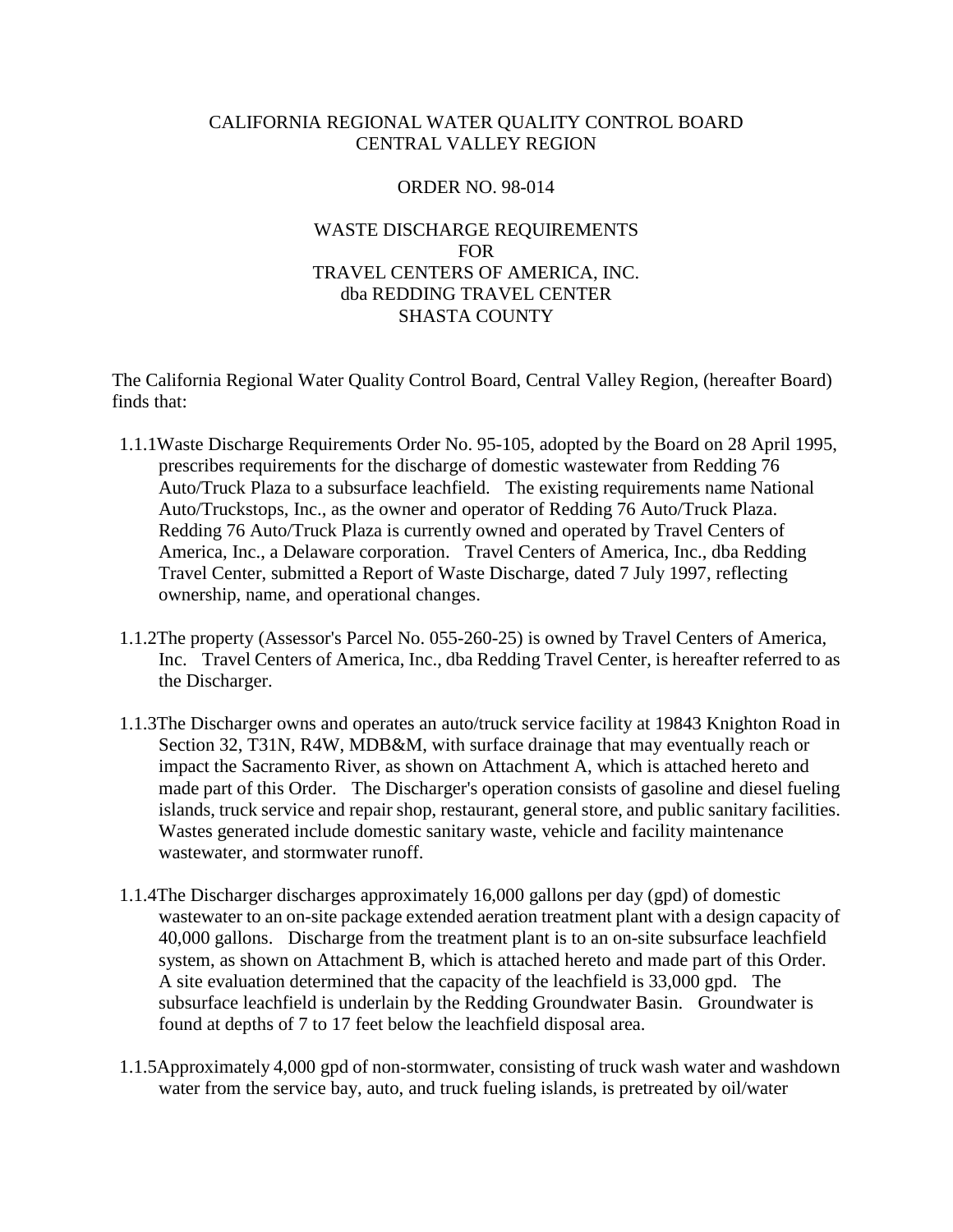# WASTE DISCHARGE REQUIREMENTS  $-2$ -TRAVEL CENTERS OF AMERICA, INC. dba REDDING TRAVEL CENTER SHASTA COUNTY

separators, a grit trap, and recycle system prior to being reused on-site. The primary pollutants in the non-stormwater are: detergents; total petroleum hydrocarbons (gasoline, diesel, fuel oil, and heavier ranges); oxygenates (methyl t-butyl ether); benzene; toluene; xylene; and ethylbenzene. The Discharger is unable to reuse all of the non-stormwater. In lieu of the recycle system, the Discharger proposes to treat the non-stormwater with activated carbon prior to discharging into a subsurface leachfield having a design capacity of 6,000 gpd.

- 1.1.6The USEPA, on 16 November 1990, promulgated stormwater regulations (40 CFR, Parts 122, 123, and 124) which require specific categories of industrial facilities which discharge stormwater to obtain NPDES permits and to implement Best Available Technology Economically Achievable (BAT) and Best Conventional Pollutant Control Technology (BCT) to reduce or eliminate industrial stormwater pollution. The Discharger's standard industry code is not one of the specific categories requiring a stormwater permit. However, the Discharger has voluntarily prepared and implemented a Stormwater Pollution Prevention Plan and monitoring program for the facility's stormwater discharge.
- 1.1.7The Board adopted a Water Quality Control Plan, Third Edition, for the Sacramento River Basin and the San Joaquin River Basin (hereafter Basin Plan), which designates beneficial uses, establishes water quality objectives, and describes an implementation program and policies to achieve those objectives for all waters of the Basin. These requirements implement the Basin Plan.
- 1.1.8The beneficial uses of the Sacramento River downstream of the discharge are municipal and domestic, industrial and agricultural supply; water contact and noncontact recreation; esthetic enjoyment; navigation; groundwater recharge; fresh water replenishment; hydropower generation; and preservation and enhancement of fish, wildlife, and other aquatic resources.
- 1.1.9The beneficial uses of the underlying groundwater are municipal, industrial, and agricultural supply.
- 1.1.10The action to adopt waste discharge requirements for this facility is exempt from the provisions of the California Environmental Quality Act (CEQA), in accordance with Title 14, California Code of Regulations (CCR), Section 15301.
- 1.1.11This discharge is exempt from the requirements of *Consolidated Regulations for Treatment, Storage, Processing, or Disposal of Solid Waste*, as set forth in Title 27, CCR, Division 2, Subdivision 1, Section 20005, et seq., (hereafter Title 27). The exemption, pursuant to Section 20090(b), is based on the following:

a.The Board is issuing waste discharge requirements, and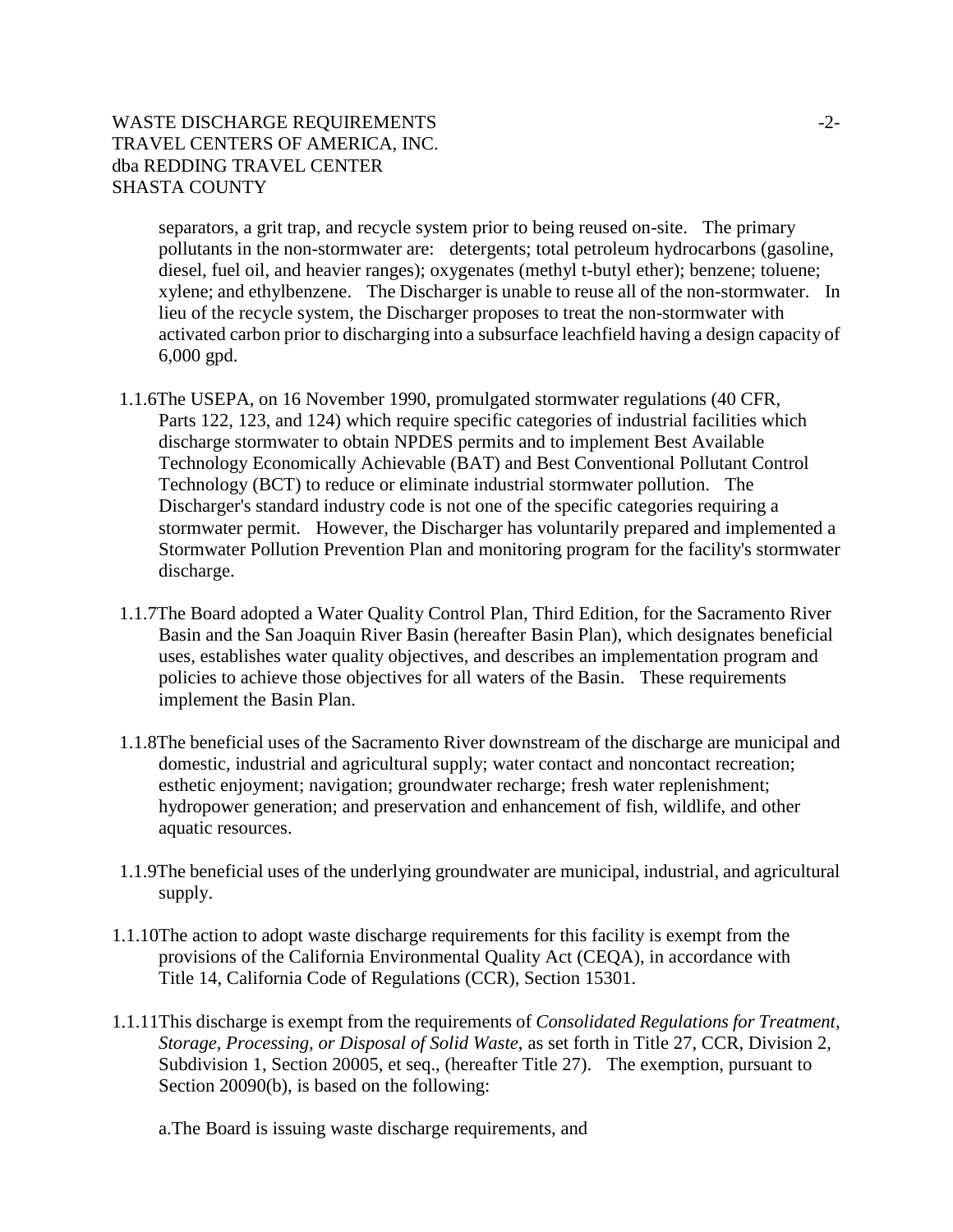# WASTE DISCHARGE REQUIREMENTS  $-3-$ TRAVEL CENTERS OF AMERICA, INC. dba REDDING TRAVEL CENTER SHASTA COUNTY

b.The discharge complies with the Basin Plan, and

- c.The wastewater does not need to be managed according to 22 CCR, Division 4.5, Chapter 11, as a hazardous waste.
- 1.1.12The Board has notified the Discharger and interested agencies and persons of its intent to prescribe waste discharge requirements for this discharge, and has provided them with an opportunity for a public hearing and an opportunity to submit their written views and recommendations.
- 1.1.13The Board, in a public meeting, heard and considered all comments pertaining to the discharge.

IT IS HEREBY ORDERED that Order No. 95-105 is rescinded and that Travel Centers of America, Inc., dba Redding Travel Center, its agents, successors, and assigns, in order to meet the provisions contained in Division 7 of the California Water Code and regulations adopted thereunder, shall comply with the following:

### **1.2 Discharge Prohibitions**

- 1.2.1Discharge of wastes to surface waters or surface water drainage courses is prohibited.
- 1.2.2By-pass or overflow of untreated or partially treated waste is prohibited.
- 1.2.3Discharge of waste classified as \_hazardous,\_ as defined in Section 2521(a) of Title 23, CCR, Section 2510, et seq., (hereafter Chapter 15), or \_designated,\_ as defined in Section 13173 of the California Water Code, is prohibited.
- 1.2.4Discharges from truck washing, refueling, or service facilities containing oil, grease, detergent, diesel, gasoline, or other petroleum products into surface waters or surface water drainage courses is prohibited.

### **1.3 Discharge Specifications (Non-Stormwater)**

1.3.1The discharge of treated non-stormwater to the leachfield in excess of the following limits is prohibited:  $30-D<sub>xx</sub>$  $\mathbf{D}$ 

| Constituents | Units     | 30-Day<br>Median | Daily<br>Maximum |
|--------------|-----------|------------------|------------------|
| <b>MTBE</b>  | $\mu$ g/l | $\leq 0.5$       | $5^{\circ}$      |
| Benzene      | $\mu$ g/l | $\leq 0.5$       | $5^{\circ}$      |
| Toluene      | $\mu$ g/l | $\leq 0.5$       | $5^{\circ}$      |
| Ethylbenzene | $\mu$ g/l | $\leq 0.5$       | $5^{\circ}$      |
| Xylene       | $\mu$ g/l | $\leq 0.5$       | 5 <sup>1</sup>   |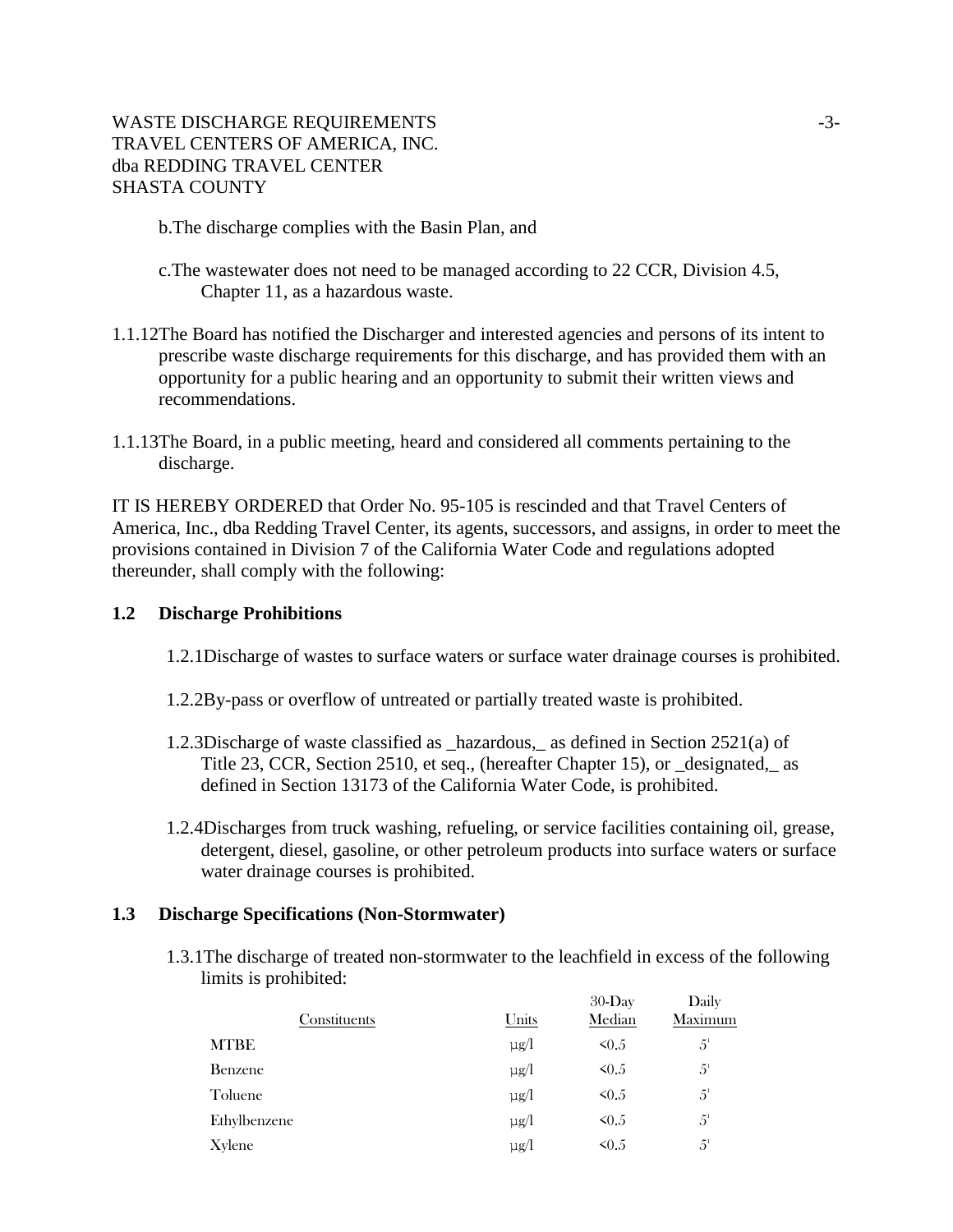# WASTE DISCHARGE REQUIREMENTS FOR A 4-TRAVEL CENTERS OF AMERICA, INC. dba REDDING TRAVEL CENTER SHASTA COUNTY

Total Petroleum Hydrocarbons (3050 GCFID)  $\mu$ g/l < 0.5 5<sup>1</sup>

1 The sum of the concentrations of MTBE, benzene, toluene, ethylbenzene, and xylene in any single sample shall not exceed  $5 \mu g/l$ .

1.3.2The maximum daily discharge flow of non-stormwater shall not exceed 6,000 gallons.

#### **1.4 Discharge Specifications (General)**

- 1.4.1Neither the treatment nor the discharge shall cause a nuisance or condition of pollution as defined by the California Water Code, Section 13050.
- 1.4.2The discharge shall not cause degradation of any water supply.
- 1.4.3The discharge shall remain underground at all times.
- 1.4.4The daily average discharge flow of domestic wastewater to the leachfield shall not exceed 33,000 gallons.
- 1.4.5Objectionable odors originating at this facility shall not be perceivable beyond the limits of the Discharger's property.
- 1.4.6Public contact with wastewater shall be precluded through such means as fences, signs, and other acceptable means.

#### **1.5 Sludge Disposal**

1.5.1Collected screenings, sludges, and other solids removed from liquid wastes shall be disposed of in a manner that is consistent with Title 27 and approved by the Executive Officer.

#### **1.6 Groundwater Limitations**

1.6.1The discharge, in combination with other sources, shall not cause underlying groundwater to contain waste constituents in concentrations statistically greater than background water quality.

#### **1.7 Provisions**

1.7.1The Discharger shall comply with the Monitoring and Reporting Program No. 98-014, which is part of this Order, and any revisions thereto as ordered by the Executive Officer.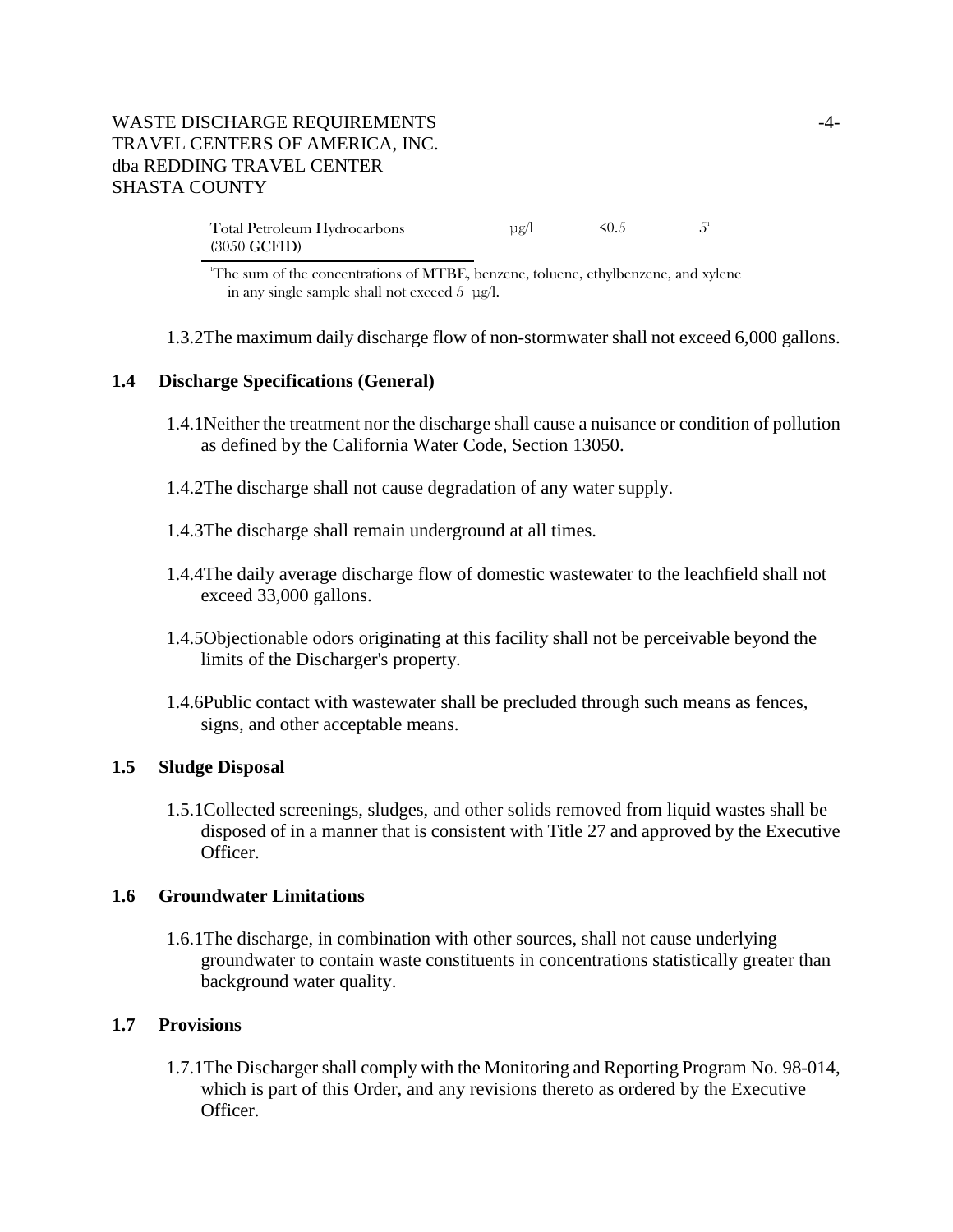# WASTE DISCHARGE REQUIREMENTS  $-5$ -TRAVEL CENTERS OF AMERICA, INC. dba REDDING TRAVEL CENTER SHASTA COUNTY

- 1.7.2The Discharger shall comply with the "Standard Provisions and Reporting Requirements for Waste Discharge Requirements," dated 1 March 1991, which are a part of this Order. This attachment and its individual paragraphs are commonly referenced as "Standard Provision(s)."
- 1.7.3In the event of any change in control or ownership of land or waste discharge facilities described herein, the Discharger shall notify the succeeding owner or operator of the existence of this Order by letter, a copy of which shall be immediately forwarded to this office.
- 1.7.4The Discharger must comply with all conditions of this Order, including timely submittal of technical and monitoring reports as directed by the Executive Officer. Violations may result in enforcement action, including Regional Board or court orders requiring corrective action or imposing civil monetary liability, or in revision or rescission of this Order.
- 1.7.5A copy of this Order shall be kept at the discharge facility for reference by operating personnel. Key operating personnel shall be familiar with its contents.
- 1.7.6The Board will review this Order periodically and will revise requirements when necessary.

I, GARY M. CARLTON, Executive Officer, do hereby certify the foregoing is a full, true, and correct copy of an Order adopted by the California Regional Water Quality Control Board, Central Valley Region, on 23 January 1998.

> \_\_\_\_\_\_\_\_\_\_\_\_\_\_\_\_\_\_\_\_\_\_\_\_\_\_\_\_\_\_\_\_\_\_ GARY M. CARLTON, Executive Officer

KLC:djc **Attachments**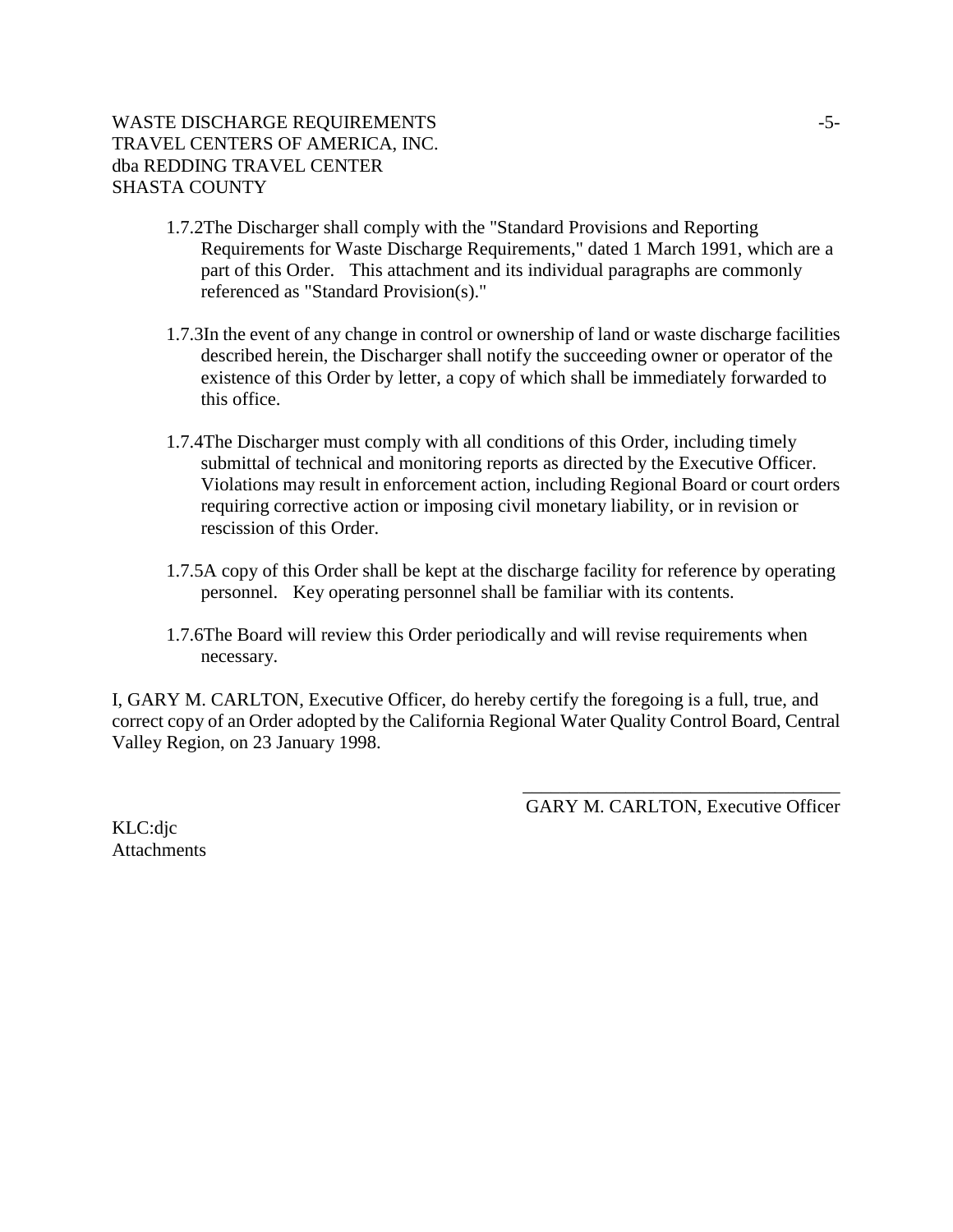## CALIFORNIA REGIONAL WATER QUALITY CONTROL BOARD CENTRAL VALLEY REGION

# MONITORING AND REPORTING PROGRAM NO. 98-014 FOR TRAVEL CENTERS OF AMERICA, INC. dba REDDING TRAVEL CENTER SHASTA COUNTY

### **DOMESTIC WASTEWATER TREATMENT SYSTEM MONITORING**

#### PACKAGE TREATMENT PLANT

Effluent samples shall be collected just prior to discharge to the leachfield disposal area. Effluent samples should be representative of the volume and nature of the discharge. Time of collection of a grab sample shall be recorded. The following shall constitute the effluent monitoring program:

| Constituents      | Unit | Type of<br>Sample | Sampling<br>Frequency |
|-------------------|------|-------------------|-----------------------|
| Flow              | mgd  | Cumulative        | Daily                 |
| Settleable Solids | ml/l | Grab              | Monthly               |
| Suspended Solids  | mg/l | Grab              | Monthly               |

#### DOMESTIC WASTEWATER LEACHFIELD

The Discharger shall inspect the leachfield monthly and note the presence or absence of saturated soils or standing liquid. Observations shall be included in the monitoring reports. In addition, grab samples shall be collected from the leachfield piezometers and monitoring wells as follows:

| Constituents         | Wells                                       | $_{\text{Unit}}$ | Sampling<br>Frequency |
|----------------------|---------------------------------------------|------------------|-----------------------|
| Depth to Groundwater | MW6A, MW7 and all<br>leachfield piezometers | Feet, Inches     | Monthly               |
| Total Coliform       | MW6A, MW7                                   | $MPN/100$ ml     | Quarterly             |
| Chlorides            | MW6A, MW7                                   | mg/l             | Quarterly             |
| <b>Nitrates</b>      | MW6A, MW7                                   | mg/l             | Quarterly             |

### **NON-STORMWATER TREATMENT SYSTEM MONITORING**

### OIL/WATER SEPARATOR

The oil/water separators shall be measured monthly and the oil level reported. The oil shall be removed, as appropriate, to prevent discharges into the leachfield. The last date of service of each oil/water separator, the quantity of oil removed, and ultimate disposal site for the oil shall be reported.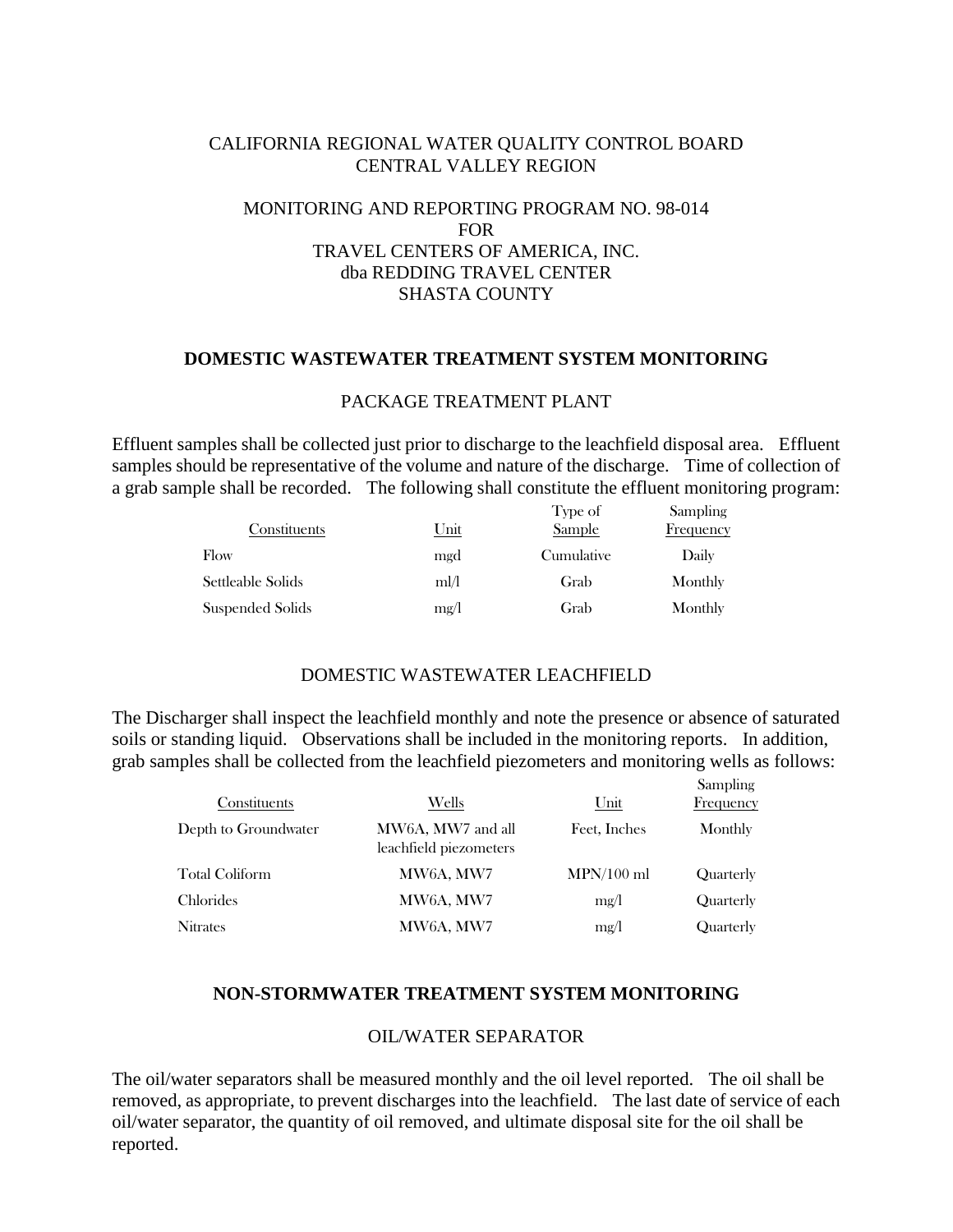# MONITORING AND REPORTING PROGRAM  $-7$ -TRAVEL CENTERS OF AMERICA, INC. dba REDDING TRAVEL CENTER SHASTA COUNTY

#### INFLUENT

Influent samples shall be collected of the wastewater entering the activated carbon treatment system. Influent samples shall be collected at approximately the same time as the effluent samples and be representative of the discharge. The time of sample collection shall be recorded. The following shall constitute the influent monitoring program:

| Constituents                                                        | <u>Units</u> | Type of<br><b>Sample</b> | <b>Sampling</b><br><b>Frequency</b> |
|---------------------------------------------------------------------|--------------|--------------------------|-------------------------------------|
| Flow                                                                | gpd          | Cumulative               | Monthly                             |
| MTBE, Benzene, Toluene,<br>Ethylbenzene, Xylene<br>(EPA Method 602) | $\mu$ g/l    | Grab                     | Monthly                             |
| Total Petroleum Hydrocarbons<br>(3050 GCFID)                        | $\mu$ g/l    | Grab                     | Monthly                             |

#### EFFLUENT

Samples shall be collected of the effluent prior to discharging into the leachfield. Effluent samples shall be representative of the volume and nature of the discharge. The time of sample collection shall be recorded. The following shall constitute the effluent monitoring program:

| Constituents                                                        | Units     | Type of<br><b>Sample</b> | Sampling<br>Frequency |
|---------------------------------------------------------------------|-----------|--------------------------|-----------------------|
| MTBE, Benzene, Toluene,<br>Ethylbenzene, Xylene<br>(EPA Method 602) | $\mu$ g/l | Grab                     | Monthly <sup>1</sup>  |
| <b>Total Petroleum Hydrocarbons</b><br>$(3050 \text{ GCFID})$       | $\mu$ g/l | Grab                     | Monthly <sup>1</sup>  |

1 If any sample shows detectable MTBE, benzene, toluene, ethylbenzene, xylene, or total petroleum hydrocarbons, the Discharger shall immediately cease discharge and determine the contamination source. Discharges may resume when the constituent(s) concentrations meet Effluent Limitations B.1.

#### NON-STORMWATER LEACHFIELD

The Discharger shall inspect the leachfield monthly and note the presence or absence of saturated soils or standing liquid. Monthly, the depth to water shall be measured in all leachfield piezometers. The observations and measurements shall be included in the monitoring reports.

### **REPORTING**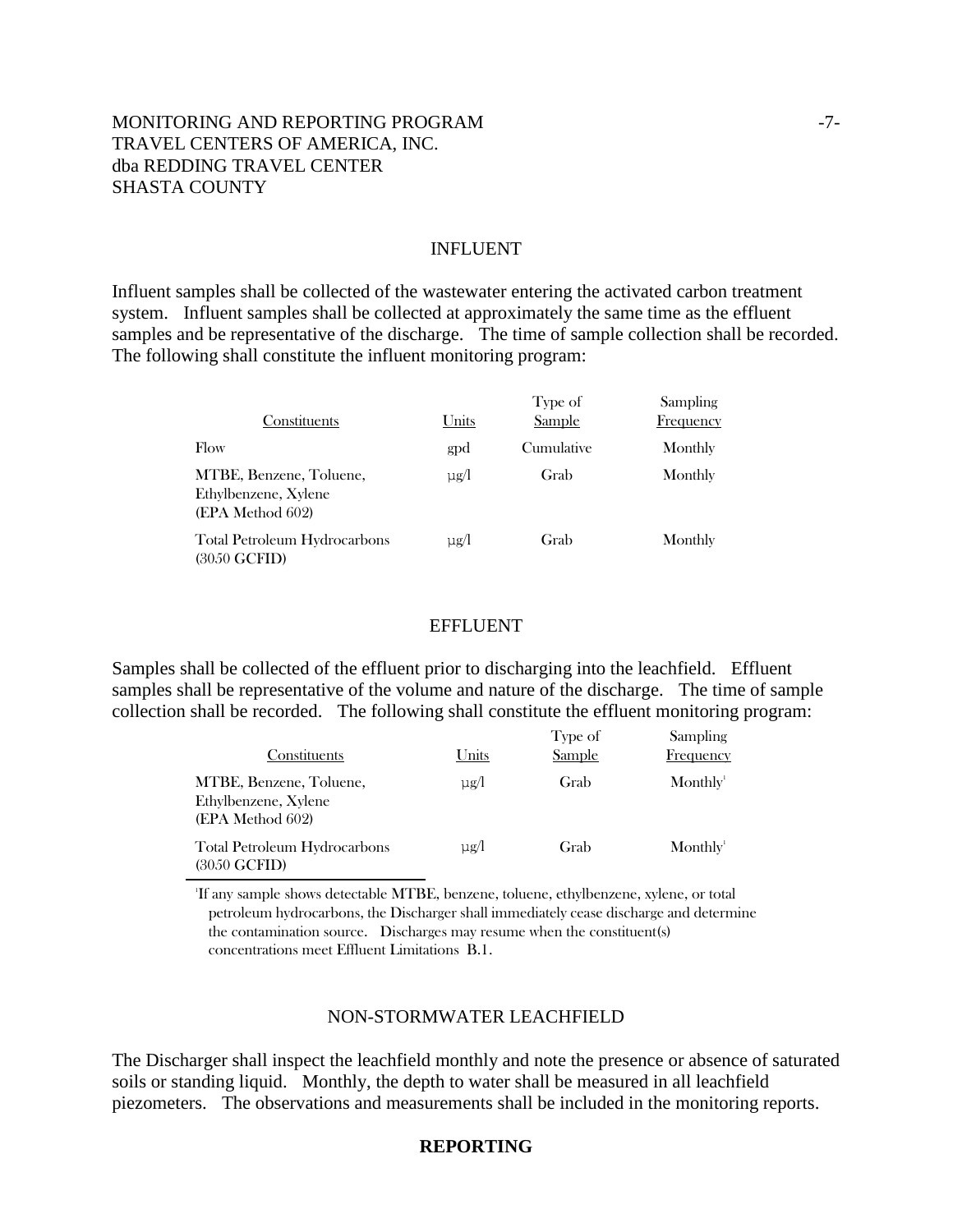## MONITORING AND REPORTING PROGRAM  $-8-$ TRAVEL CENTERS OF AMERICA, INC. dba REDDING TRAVEL CENTER SHASTA COUNTY

In reporting the monitoring data, the Discharger shall arrange the data in tabular form so that the date, the constituents, and the concentrations are readily discernible. The data shall be summarized in such a manner to illustrate clearly the compliance with waste discharge requirements.

Monthly monitoring reports shall be submitted to the Regional Board by the **15th day** of the following month.

The results of any monitoring done more frequently than required at the locations specified in the Monitoring and Reporting Program shall be reported to the Board.

Upon written request of the Board, the Discharger shall submit a report to the Board by **30 January** of each year. The report shall contain both tabular and graphical summaries of the monitoring data obtained during the previous year. In addition, the Discharger shall discuss the compliance record and the corrective actions taken or planned which may be needed to bring the discharge into full compliance with the waste discharge requirements.

The Discharger shall implement the above monitoring program as of the date of this Order.

Ordered by: \_ Original signed by

GARY M. CARLTON, Executive Officer

 23 January 1998 (Date)

KLC:djc